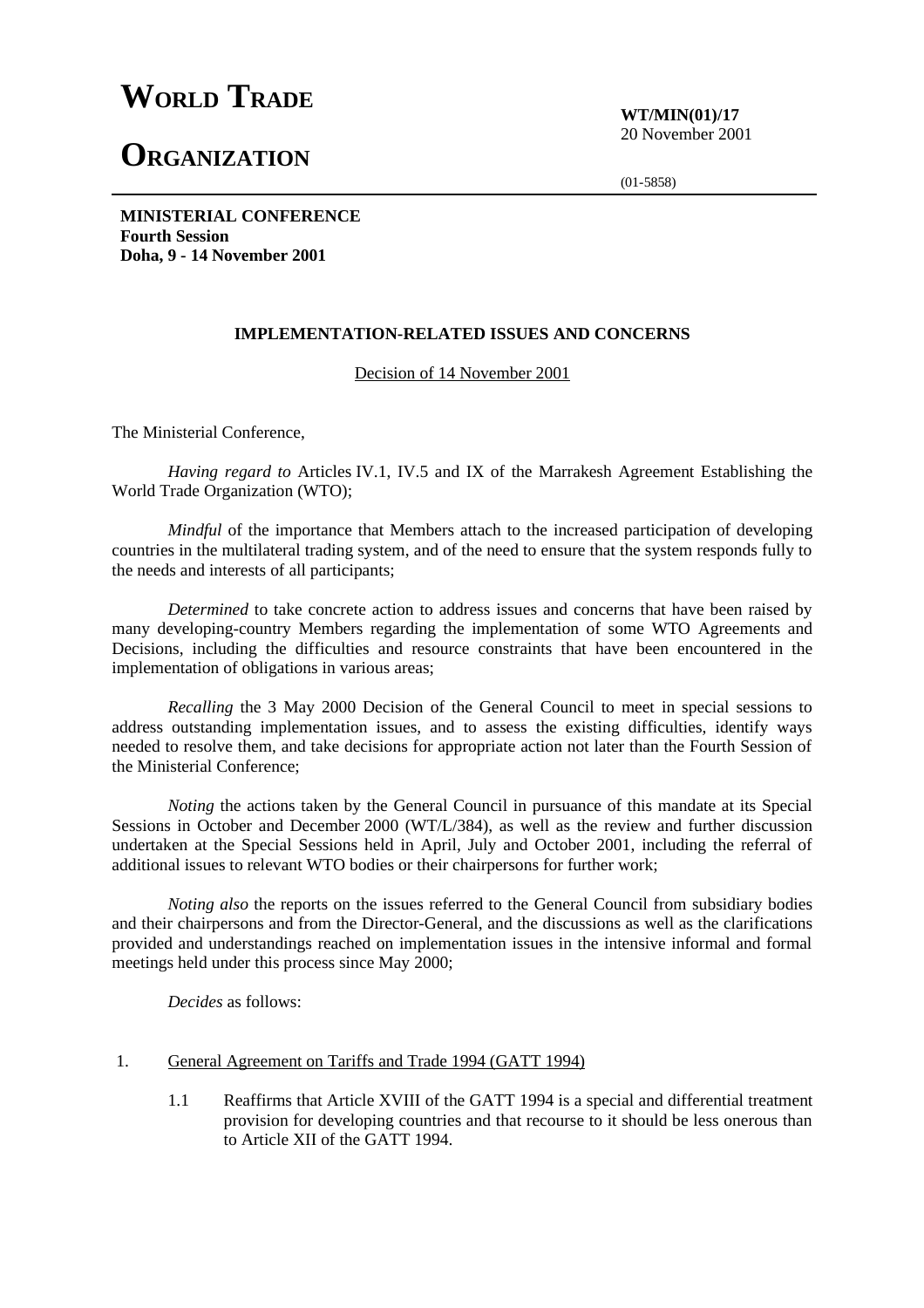1.2 Noting the issues raised in the report of the Chairperson of the Committee on Market Access (WT/GC/50) concerning the meaning to be given to the phrase "substantial interest" in paragraph 2(d) of Article XIII of the GATT 1994, the Market Access Committee is directed to give further consideration to the issue and make recommendations to the General Council as expeditiously as possible but in any event not later than the end of 2002.

# 2. Agreement on Agriculture

- 2.1 Urges Members to exercise restraint in challenging measures notified under the green box by developing countries to promote rural development and adequately address food security concerns.
- 2.2 Takes note of the report of the Committee on Agriculture (G/AG/11) regarding the implementation of the Decision on Measures Concerning the Possible Negative Effects of the Reform Programme on Least-Developed and Net Food-Importing Developing Countries, and approves the recommendations contained therein regarding (i) food aid; (ii) technical and financial assistance in the context of aid programmes to improve agricultural productivity and infrastructure; (iii) financing normal levels of commercial imports of basic foodstuffs; and (iv) review of followup.
- 2.3 Takes note of the report of the Committee on Agriculture (G/AG/11) regarding the implementation of Article 10.2 of the Agreement on Agriculture, and approves the recommendations and reporting requirements contained therein.
- 2.4 Takes note of the report of the Committee on Agriculture (G/AG/11) regarding the administration of tariff rate quotas and the submission by Members of addenda to their notifications, and endorses the decision by the Committee to keep this matter under review.

# 3. Agreement on the Application of Sanitary and Phytosanitary Measures

- 3.1 Where the appropriate level of sanitary and phytosanitary protection allows scope for the phased introduction of new sanitary and phytosanitary measures, the phrase "longer time-frame for compliance" referred to in Article 10.2 of the Agreement on the Application of Sanitary and Phytosanitary Measures, shall be understood to mean normally a period of not less than 6 months. Where the appropriate level of sanitary and phytosanitary protection does not allow scope for the phased introduction of a new measure, but specific problems are identified by a Member, the Member applying the measure shall upon request enter into consultations with the country with a view to finding a mutually satisfactory solution to the problem while continuing to achieve the importing Member's appropriate level of protection.
- 3.2 Subject to the conditions specified in paragraph 2 of Annex B to the Agreement on the Application of Sanitary and Phytosanitary Measures, the phrase "reasonable interval" shall be understood to mean normally a period of not less than 6 months. It is understood that timeframes for specific measures have to be considered in the context of the particular circumstances of the measure and actions necessary to implement it. The entry into force of measures which contribute to the liberalization of trade should not be unnecessarily delayed.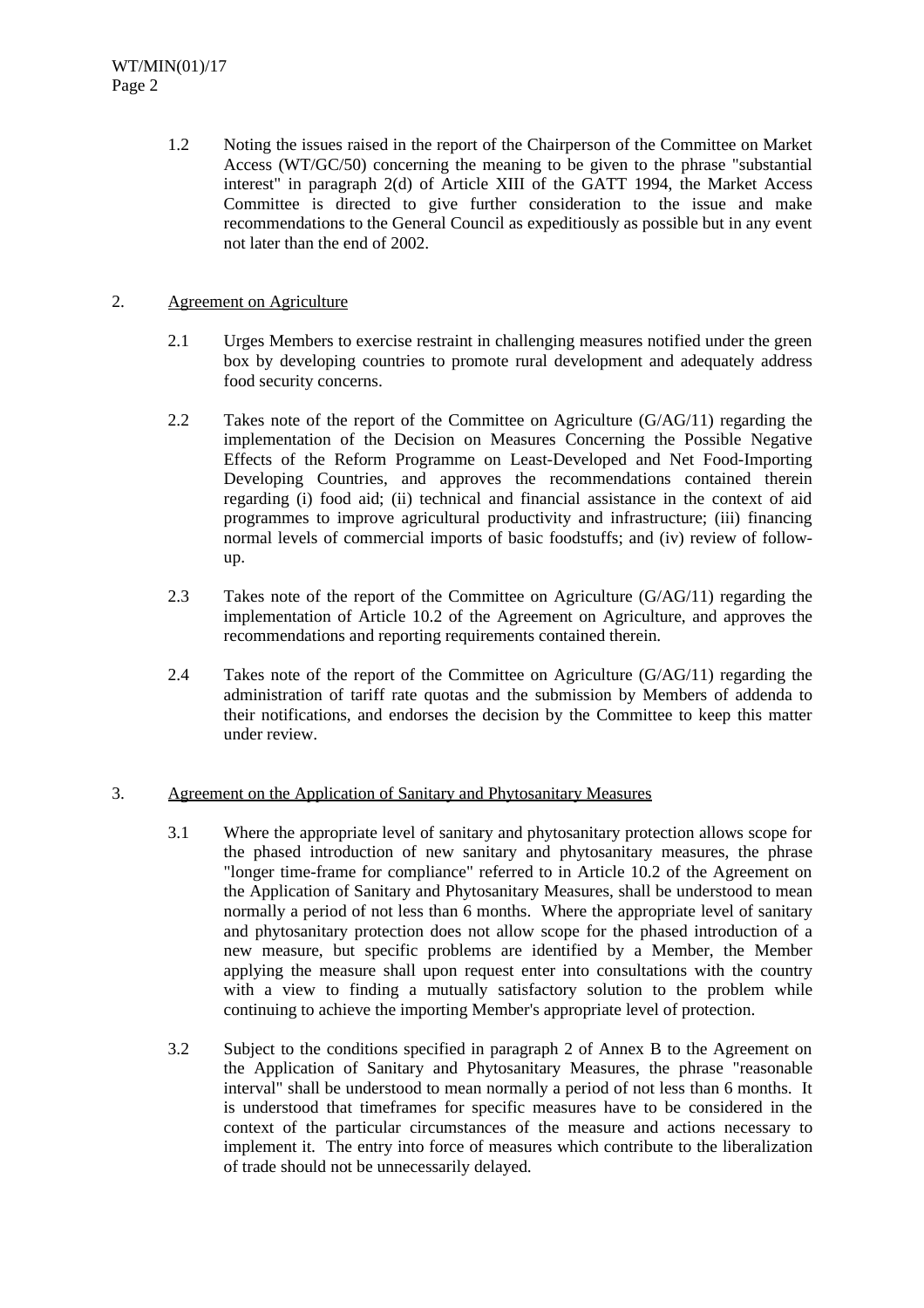- 3.3 Takes note of the Decision of the Committee on Sanitary and Phytosanitary Measures (G/SPS/19) regarding equivalence, and instructs the Committee to develop expeditiously the specific programme to further the implementation of Article 4 of the Agreement on the Application of Sanitary and Phytosanitary Measures.
- 3.4 Pursuant to the provisions of Article 12.7 of the Agreement on the Application of Sanitary and Phytosanitary Measures, the Committee on Sanitary and Phytosanitary Measures is instructed to review the operation and implementation of the Agreement on Sanitary and Phytosanitary Measures at least once every four years.
- 3.5 (i) Takes note of the actions taken to date by the Director-General to facilitate the increased participation of Members at different levels of development in the work of the relevant international standard setting organizations as well as his efforts to coordinate with these organizations and financial institutions in identifying SPSrelated technical assistance needs and how best to address them; and

(ii) urges the Director-General to continue his cooperative efforts with these organizations and institutions in this regard, including with a view to according priority to the effective participation of least-developed countries and facilitating the provision of technical and financial assistance for this purpose.

3.6 (i) Urges Members to provide, to the extent possible, the financial and technical assistance necessary to enable least-developed countries to respond adequately to the introduction of any new SPS measures which may have significant negative effects on their trade; and

(ii) urges Members to ensure that technical assistance is provided to least-developed countries with a view to responding to the special problems faced by them in implementing the Agreement on the Application of Sanitary and Phytosanitary Measures.

# 4. Agreement on Textiles and Clothing

Reaffirms the commitment to full and faithful implementation of the Agreement on Textiles and Clothing, and agrees:

- 4.1 that the provisions of the Agreement relating to the early integration of products and the elimination of quota restrictions should be effectively utilised.
- 4.2 that Members will exercise particular consideration before initiating investigations in the context of antidumping remedies on textile and clothing exports from developing countries previously subject to quantitative restrictions under the Agreement for a period of two years following full integration of this Agreement into the WTO.
- 4.3 that without prejudice to their rights and obligations, Members shall notify any changes in their rules of origin concerning products falling under the coverage of the Agreement to the Committee on Rules of Origin which may decide to examine them.

Requests the Council for Trade in Goods to examine the following proposals:

4.4 that when calculating the quota levels for small suppliers for the remaining years of the Agreement, Members will apply the most favourable methodology available in respect of those Members under the growth-on-growth provisions from the beginning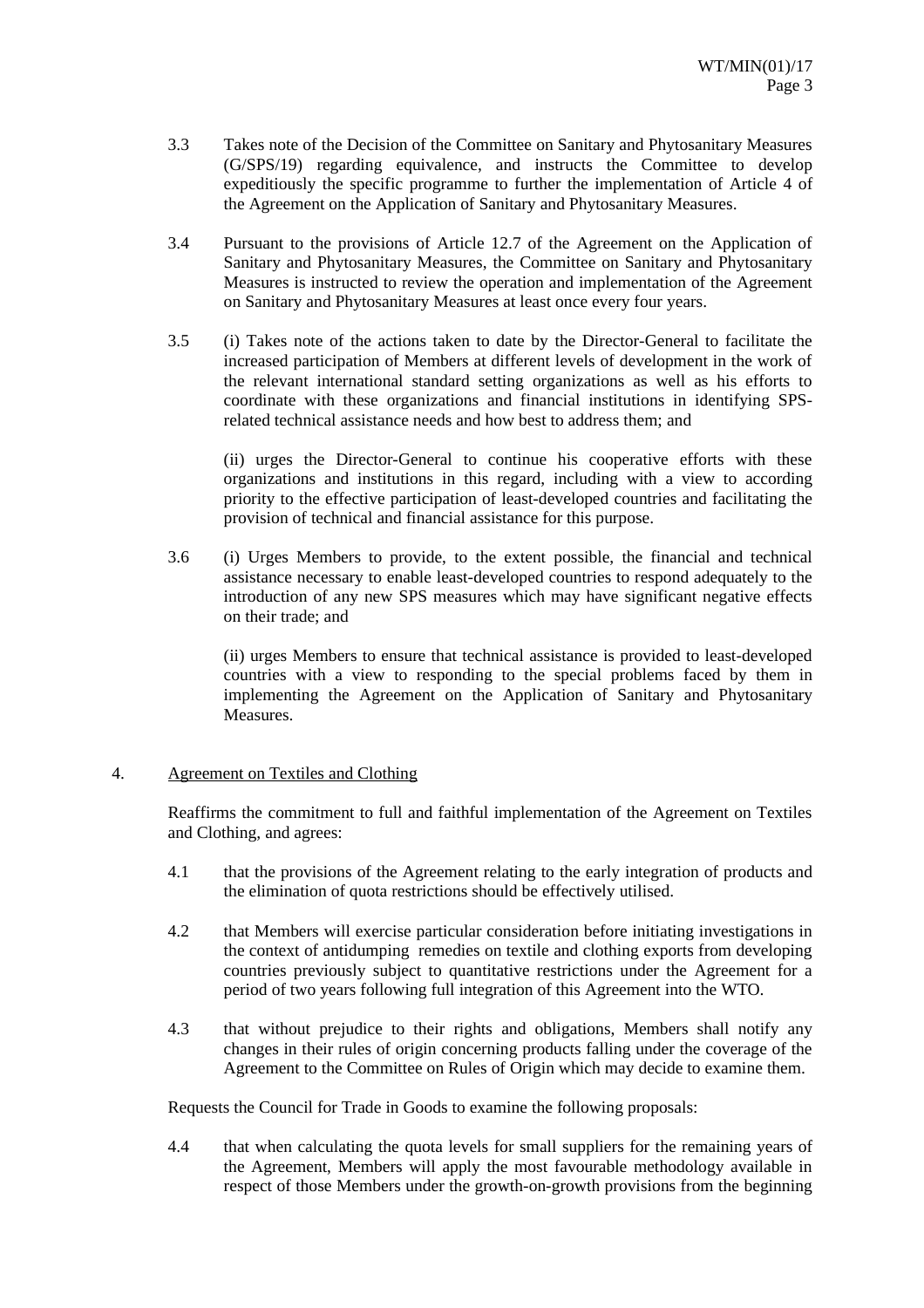of the implementation period; extend the same treatment to least-developed countries; and, where possible, eliminate quota restrictions on imports of such Members;

4.5 that Members will calculate the quota levels for the remaining years of the Agreement with respect to other restrained Members as if implementation of the growth-ongrowth provision for stage 3 had been advanced to 1 January 2000;

and make recommendations to the General Council by 31 July 2002 for appropriate action.

#### 5. Agreement on Technical Barriers to Trade

- 5.1 Confirms the approach to technical assistance being developed by the Committee on Technical Barriers to Trade, reflecting the results of the triennial review work in this area, and mandates this work to continue.
- 5.2 Subject to the conditions specified in paragraph 12 of Article 2 of the Agreement on Technical Barriers to Trade, the phrase "reasonable interval" shall be understood to mean normally a period of not less than 6 months, except when this would be ineffective in fulfilling the legitimate objectives pursued.
- 5.3 (i) Takes note of the actions taken to date by the Director-General to facilitate the increased participation of Members at different levels of development in the work of the relevant international standard setting organizations as well as his efforts to coordinate with these organizations and financial institutions in identifying TBTrelated technical assistance needs and how best to address them; and

(ii) urges the Director-General to continue his cooperative efforts with these organizations and institutions, including with a view to according priority to the effective participation of least-developed countries and facilitating the provision of technical and financial assistance for this purpose.

5.4 (i) Urges Members to provide, to the extent possible, the financial and technical assistance necessary to enable least-developed countries to respond adequately to the introduction of any new TBT measures which may have significant negative effects on their trade; and

(ii) urges Members to ensure that technical assistance is provided to least-developed countries with a view to responding to the special problems faced by them in implementing the Agreement on Technical Barriers to Trade.

# 6. Agreement on Trade-Related Investment Measures

- 6.1 Takes note of the actions taken by the Council for Trade in Goods in regard to requests from some developing-country Members for the extension of the five-year transitional period provided for in Article 5.2 of Agreement on Trade-Related Investment Measures.
- 6.2 Urges the Council for Trade in Goods to consider positively requests that may be made by least-developed countries under Article 5.3 of the TRIMs Agreement or Article IX.3 of the WTO Agreement, as well as to take into consideration the particular circumstances of least-developed countries when setting the terms and conditions including time-frames.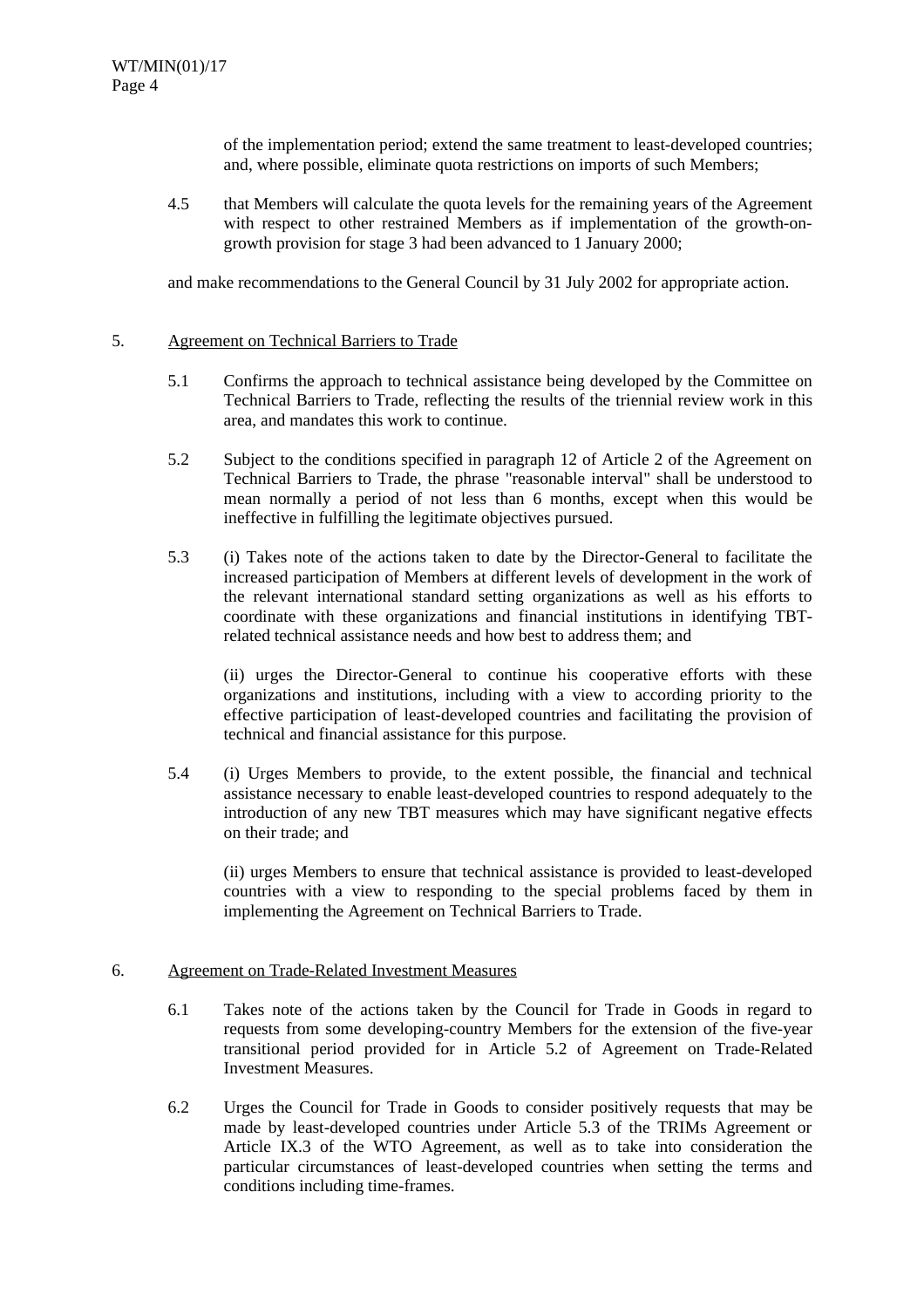# 7. Agreement on the Implementation of Article VI of the General Agreement on Tariffs and Trade 1994

- 7.1 Agrees that investigating authorities shall examine with special care any application for the initiation of an anti-dumping investigation where an investigation of the same product from the same Member resulted in a negative finding within the 365 days prior to the filing of the application and that, unless this pre-initiation examination indicates that circumstances have changed, the investigation shall not proceed.
- 7.2 Recognizes that, while Article 15 of the Agreement on the Implementation of Article VI of the General Agreement on Tariffs and Trade 1994 is a mandatory provision, the modalities for its application would benefit from clarification. Accordingly, the Committee on Anti-Dumping Practices is instructed, through its working group on Implementation, to examine this issue and to draw up appropriate recommendations within twelve months on how to operationalize this provision.
- 7.3 Takes note that Article 5.8 of the Agreement on the Implementation of Article VI of the General Agreement on Tariffs and Trade 1994 does not specify the time-frame to be used in determining the volume of dumped imports, and that this lack of specificity creates uncertainties in the implementation of the provision. The Committee on Anti-Dumping Practices is instructed, through its working group on Implementation, to study this issue and draw up recommendations within 12 months, with a view to ensuring the maximum possible predictability and objectivity in the application of time frames.
- 7.4 Takes note that Article 18.6 of the Agreement on the Implementation of Article VI of the General Agreement on Tariffs and Trade 1994 requires the Committee on Anti-Dumping Practices to review annually the implementation and operation of the Agreement taking into account the objectives thereof. The Committee on Antidumping Practices is instructed to draw up guidelines for the improvement of annual reviews and to report its views and recommendations to the General Council for subsequent decision within 12 months.

# 8. Agreement on the Implementation of Article VII of the General Agreement on Tariffs and Trade 1994

- 8.1 Takes note of the actions taken by the Committee on Customs Valuation in regard to the requests from a number of developing-country Members for the extension of the five-year transitional period provided for in Article 20.1 of Agreement on the Implementation of Article VII of the General Agreement on Tariffs and Trade 1994.
- 8.2 Urges the Council for Trade in Goods to give positive consideration to requests that may be made by least-developed country Members under paragraphs 1 and 2 of Annex III of the Customs Valuation Agreement or under Article IX.3 of the WTO Agreement, as well as to take into consideration the particular circumstances of leastdeveloped countries when setting the terms and conditions including time-frames.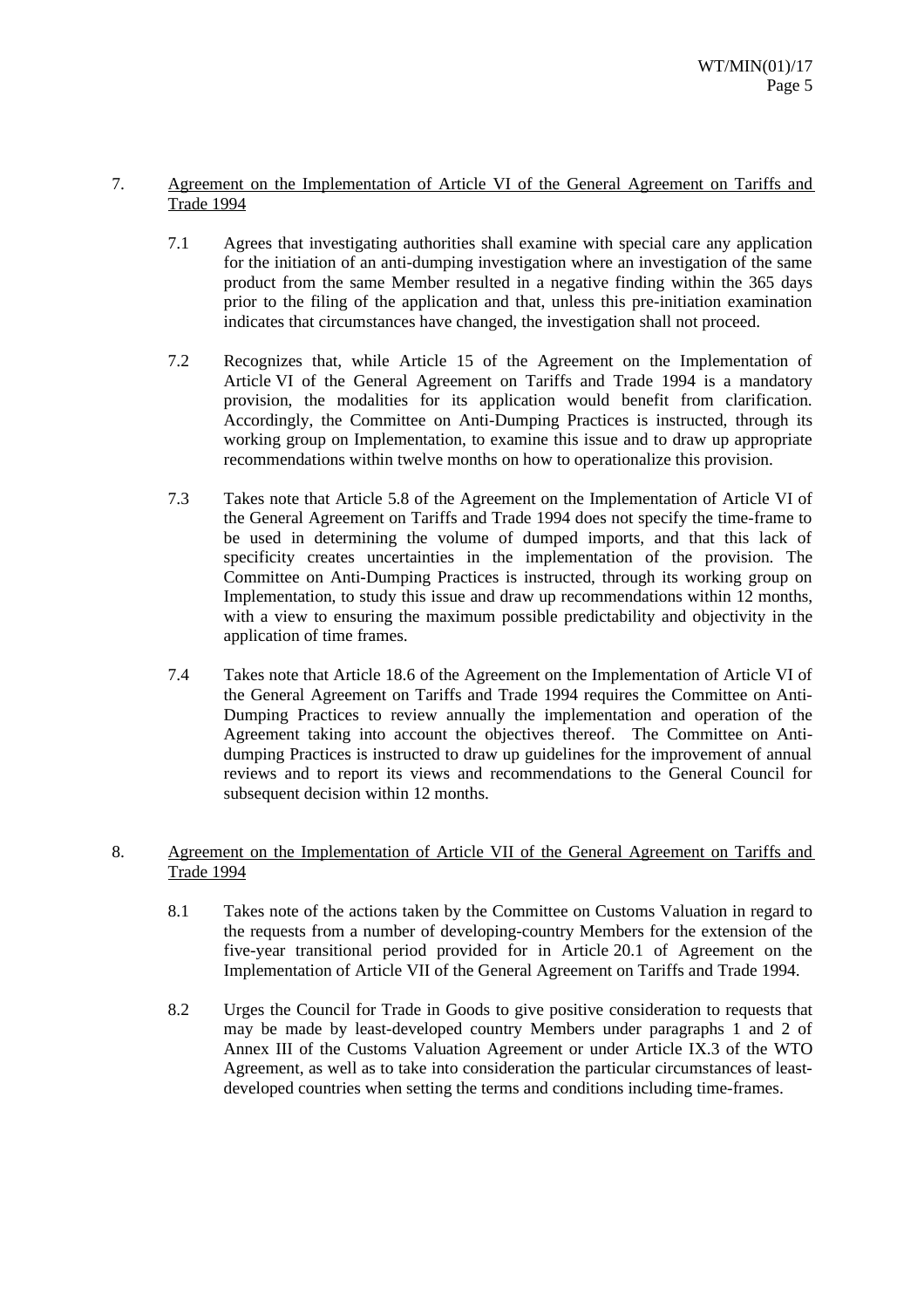8.3 Underlines the importance of strengthening cooperation between the customs administrations of Members in the prevention of customs fraud. In this regard, it is agreed that, further to the 1994 Ministerial Decision Regarding Cases Where Customs Administrations Have Reasons to Doubt the Truth or Accuracy of the Declared Value, when the customs administration of an importing Member has reasonable grounds to doubt the truth or accuracy of the declared value, it may seek assistance from the customs administration of an exporting Member on the value of the good concerned. In such cases, the exporting Member shall offer cooperation and assistance, consistent with its domestic laws and procedures, including furnishing information on the export value of the good concerned. Any information provided in this context shall be treated in accordance with Article 10 of the Customs Valuation Agreement. Furthermore, recognizing the legitimate concerns expressed by the customs administrations of several importing Members on the accuracy of the declared value, the Committee on Customs Valuation is directed to identify and assess practical means to address such concerns, including the exchange of information on export values and to report to the General Council by the end of 2002 at the latest.

# 9. Agreement on Rules of Origin

- 9.1 Takes note of the report of the Committee on Rules of Origin (G/RO/48) regarding progress on the harmonization work programme, and urges the Committee to complete its work by the end of 2001.
- 9.2 Agrees that any interim arrangements on rules of origin implemented by Members in the transitional period before the entry into force of the results of the harmonisation work programme shall be consistent with the Agreement on Rules of Origin, particularly Articles 2 and 5 thereof. Without prejudice to Members' rights and obligations, such arrangements may be examined by the Committee on Rules of Origin.

# 10. Agreement on Subsidies and Countervailing Measures

10.1 Agrees that Annex VII(b) to the Agreement on Subsidies and Countervailing Measures includes the Members that are listed therein until their GNP per capita reaches US \$1,000 in constant 1990 dollars for three consecutive years. This decision will enter into effect upon the adoption by the Committee on Subsidies and Countervailing Measures of an appropriate methodology for calculating constant 1990 dollars. If, however, the Committee on Subsidies and Countervailing Measures does not reach a consensus agreement on an appropriate methodology by 1 January 2003, the methodology proposed by the Chairman of the Committee set forth in G/SCM/38, Appendix 2 shall be applied. A Member shall not leave Annex VII(b) so long as its GNP per capita in current dollars has not reached US \$1000 based upon the most recent data from the World Bank.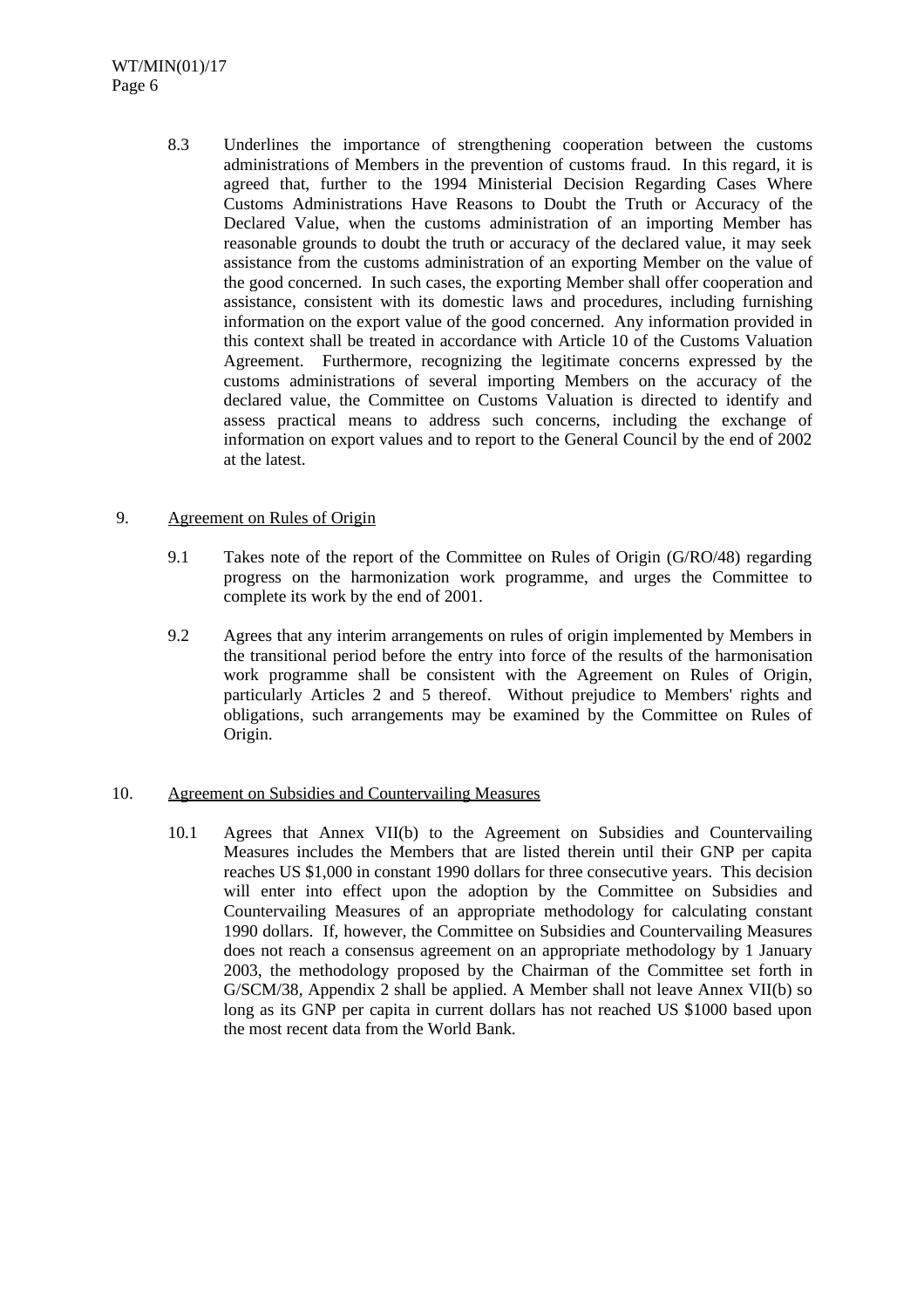- 10.2 Takes note of the proposal to treat measures implemented by developing countries with a view to achieving legitimate development goals, such as regional growth, technology research and development funding, production diversification and development and implementation of environmentally sound methods of production as non-actionable subsidies, and agrees that this issue be addressed in accordance with paragraph 13 below. During the course of the negotiations, Members are urged to exercise due restraint with respect to challenging such measures.
- 10.3 Agrees that the Committee on Subsidies and Countervailing Measures shall continue its review of the provisions of the Agreement on Subsidies and Countervailing Measures regarding countervailing duty investigations and report to the General Council by 31 July 2002.
- 10.4 Agrees that if a Member has been excluded from the list in paragraph (b) of Annex VII to the Agreement on Subsidies and Countervailing Measures, it shall be re-included in it when its GNP per capita falls back below US\$ 1,000.
- 10.5 Subject to the provisions of Articles 27.5 and 27.6, it is reaffirmed that leastdeveloped country Members are exempt from the prohibition on export subsidies set forth in Article 3.1(a) of the Agreement on Subsidies and Countervailing Measures, and thus have flexibility to finance their exporters, consistent with their development needs. It is understood that the eight-year period in Article 27.5 within which a leastdeveloped country Member must phase out its export subsidies in respect of a product in which it is export-competitive begins from the date export competitiveness exists within the meaning of Article 27.6.
- 10.6 Having regard to the particular situation of certain developing-country Members, directs the Committee on Subsidies and Countervailing Measures to extend the transition period, under the rubric of Article 27.4 of the Agreement on Subsidies and Countervailing Measures, for certain export subsidies provided by such Members, pursuant to the procedures set forth in document G/SCM/39. Furthermore, when considering a request for an extension of the transition period under the rubric of Article 27.4 of the Agreement on Subsidies and Countervailing Measures, and in order to avoid that Members at similar stages of development and having a similar order of magnitude of share in world trade are treated differently in terms of receiving such extensions for the same eligible programmes and the length of such extensions, directs the Committee to extend the transition period for those developing countries, after taking into account the relative competitiveness in relation to other developingcountry Members who have requested extension of the transition period following the procedures set forth in document G/SCM/39.

# 11. Agreement on Trade-Related Aspects of Intellectual Property Rights (TRIPS)

11.1 The TRIPS Council is directed to continue its examination of the scope and modalities for complaints of the types provided for under subparagraphs 1(b) and 1(c) of Article XXIII of GATT 1994 and make recommendations to the Fifth Session of the Ministerial Conference. It is agreed that, in the meantime, Members will not initiate such complaints under the TRIPS Agreement.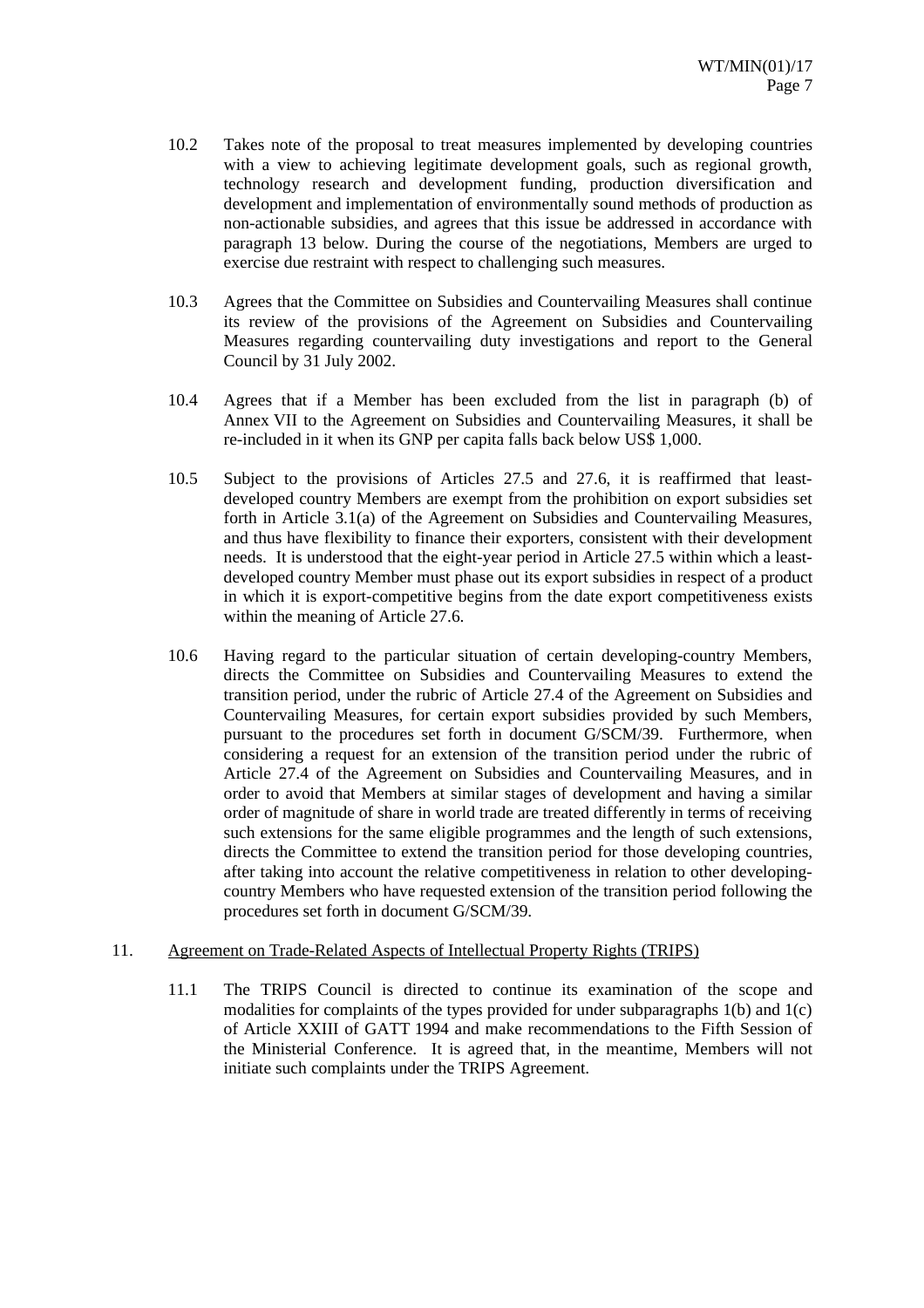11.2 Reaffirming that the provisions of Article 66.2 of the TRIPS Agreement are mandatory, it is agreed that the TRIPS Council shall put in place a mechanism for ensuring the monitoring and full implementation of the obligations in question. To this end, developed-country Members shall submit prior to the end of 2002 detailed reports on the functioning in practice of the incentives provided to their enterprises for the transfer of technology in pursuance of their commitments under Article 66.2. These submissions shall be subject to a review in the TRIPS Council and information shall be updated by Members annually.

# 12. Cross-cutting Issues

12.1 The Committee on Trade and Development is instructed:

(i) to identify those special and differential treatment provisions that are already mandatory in nature and those that are non-binding in character, to consider the legal and practical implications for developed and developing Members of converting special and differential treatment measures into mandatory provisions, to identify those that Members consider should be made mandatory, and to report to the General Council with clear recommendations for a decision by July 2002;

(ii) to examine additional ways in which special and differential treatment provisions can be made more effective, to consider ways, including improved information flows, in which developing countries, in particular the least-developed countries, may be assisted to make best use of special and differential treatment provisions, and to report to the General Council with clear recommendations for a decision by July 2002; and

(iii) to consider, in the context of the work programme adopted at the Fourth Session of the Ministerial Conference, how special and differential treatment may be incorporated into the architecture of WTO rules.

The work of the Committee on Trade and Development in this regard shall take fully into consideration previous work undertaken as noted in WT/COMTD/W/77/Rev.1. It will also be without prejudice to work in respect of implementation of WTO Agreements in the General Council and in other Councils and Committees.

12.2 Reaffirms that preferences granted to developing countries pursuant to the Decision of the Contracting Parties of 28 November [1](#page-7-0)979 ("Enabling Clause")<sup>1</sup> should be generalised, non-reciprocal and non-discriminatory.

<span id="page-7-0"></span><sup>1</sup> BISD 26S/203.